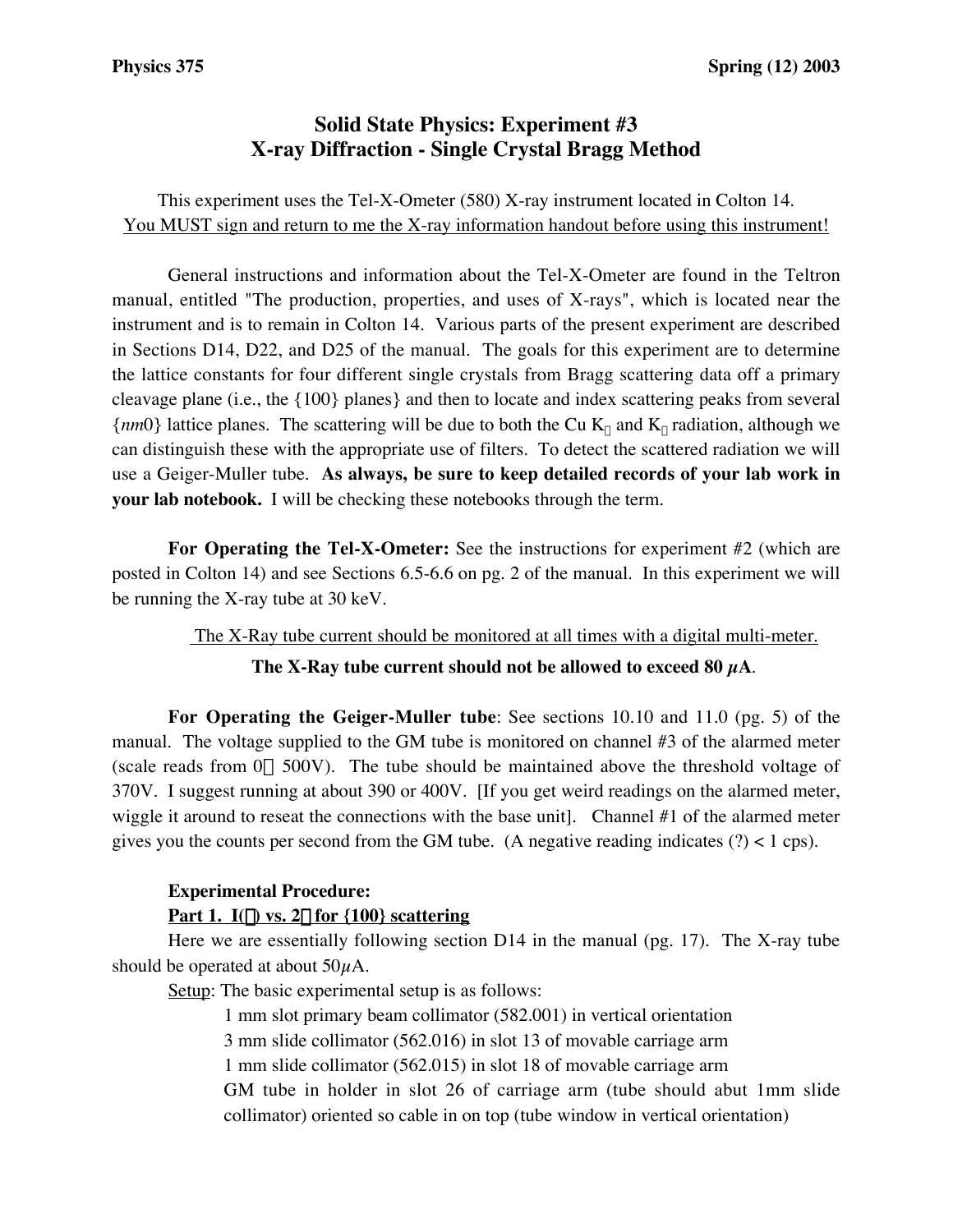Alignment: Before mounting a crystal in the crystal holder, check that the slave plate is properly zeroed. To do this, open the Tel-X-Ometer shield and move the carriage arm to the  $2\theta=0$  position. The etched line on the slave plate should be aligned with the 0 on the small  $\theta$ scale (see the Fig. 1 on pg. 0 of the manual). Actually, our instrument is a bit mis-calibrated and for proper zeroing, the slave plate should be at about 1 or 1.5º (clockwise rotation). To change the slave plate angle, loosen the knurled clutch plate (again, see Fig. 1) and rotate the crystal mount while holding the carriage arm in the  $2\theta=0$  position. Then retighten the clutch plate.

Crystal Mounting: See pg. 6 of the manual for details on mounting the crystals. We will first study the NaCl crystal since there is data in the manual we can compare with (see Fig. D14.7). Mount the large NaCl crystal with yellow side up and ground (not clear) main face towards X-ray tube. Note: this crystal is broken and held together with a piece of tape, so handle with care ... Also, do NOT touch the large faces of the crystals with your fingers.

Data Taking: See D14.7. Move the carriage arm through its full range taking sufficient data to create a plot like that shown in the manual. Before taking a full data set make sure you get at least 400 cps on the large scattering peak around  $2\theta = 30^\circ$ . If your maximum count rate is below 400 cps try remounting the crystal. If that doesn't help, you probably need to tweak the slave plate angle as described above. As you take the data, be sure to locate the peaks as accurately as possible and note down estimates for the uncertainty in the count rate.

Your NaCl data set contains Bragg peaks due to both Cu  $K_{\alpha}$  and  $K_{\beta}$  radiation. We can use a nickel filter, which absorbs  $K_{\beta}$  but transmits  $K_{\alpha}$  radiation, to discriminate these. Insert the Ni filter (564.004) into slot 17 of the carriage arm and take a new data set for NaCl. Again take sufficient data to make a complete plot of  $I(\theta)$  vs  $2\theta$ .

We will now take data on our other three large single crystals (LiF, KCl, RbCl) as described in Section D22 (pg. 26) of the manual. For these we are just interested in locating the diffraction peaks as accurately as possible, so full data sets are not required. Take the data without the Ni filter and, for KCl and RbCl, crank the X-ray tube current up to  $80\mu$ A.

<u>Data Analysis</u>: Using all diffraction peaks from both the  $K_a$  and  $K_b$  radiation compute the lattice spacing *d* for each of the four crystals. The conventional unit cell for these crystals is that of an **fcc lattice** with side length *a*=2*d* (see Fig, 2.13a in Myers or Kittel Fig. 1.17). Determine the Miller indices (*n*00) associated with all your observed reflections.

#### **Part 2. Scattering from (***nm***0) planes**

Here we are essentially following section D25 in the manual (pg. 28-30). The X-ray tube should be operated at  $80\mu$ A. Same setup as above. Intensities may be low so work without the Ni filter.

First, just to get further verification that we're working with cubic crystals (note that we have cleavage information for NaCl and our Laue data for LiF which both suggest cubic symmetry) we will obtain scattering data from the {010} type planes. To obtain this data we simply mount our single crystals "sideways" (i.e., rotated by 90º in the crystal mount) as shown in the sketch of D25.1. In this configuration the skinny face of the crystal is towards the X-ray beam. Locate the {010} diffraction peaks for each of the four single crystals.